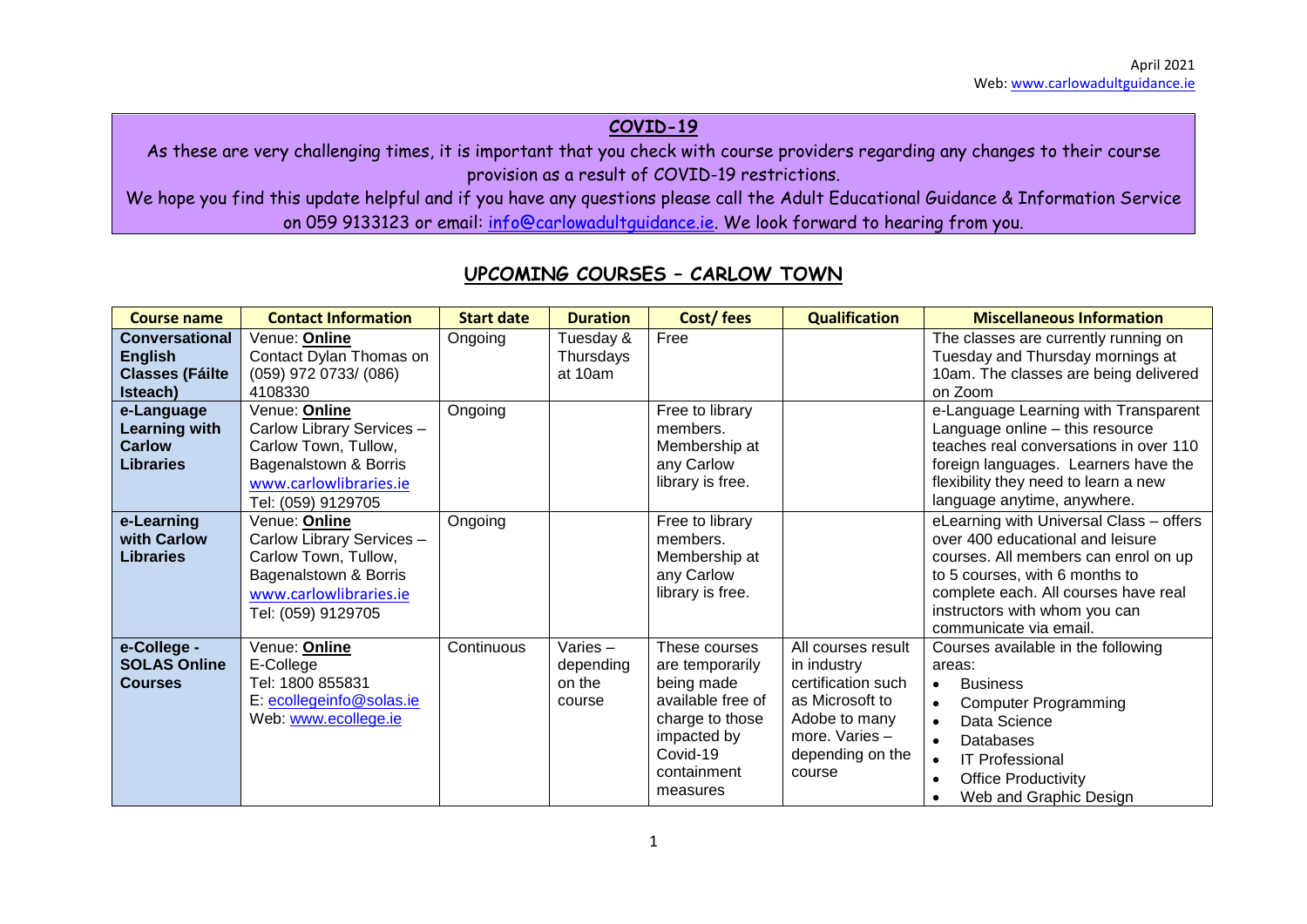| Reading,<br><b>Writing, Maths</b><br>& Technology<br><b>Courses</b>                                                    | Venue: Online<br><b>National Adult Literacy</b><br>Agency<br>https://courses.nala.ie<br>Freephone: 1800 202065                                                                                                                                      | Continuous | Part time -<br>varies<br>depending<br>on the<br>course | Free                                                                          | <b>QQI</b> certification                 | QQI Level 2 qualification example<br>$\bullet$<br>of some subjects - Reading,<br>Writing, Using Technology,<br>Quantity & Number, Pattern &<br>Relationship, Listening and<br>Speaking, Personal Decision<br>Making, Setting Learning Goals<br>QQI Level 3 qualifications example<br>of some subjects - Personal<br>Effectiveness, Communications,<br><b>Career Preparation</b><br>New subjects due to start |
|------------------------------------------------------------------------------------------------------------------------|-----------------------------------------------------------------------------------------------------------------------------------------------------------------------------------------------------------------------------------------------------|------------|--------------------------------------------------------|-------------------------------------------------------------------------------|------------------------------------------|--------------------------------------------------------------------------------------------------------------------------------------------------------------------------------------------------------------------------------------------------------------------------------------------------------------------------------------------------------------------------------------------------------------|
| <b>CPC Training -</b><br><b>Truck &amp; Bus</b><br><b>Drivers</b><br>(Continual<br><b>Professional</b><br>Development) | Venue: Seven Oaks Hotel<br>Training Provider -<br>CPC.ie<br>Tel: 087 6363003 or 066<br>7185556<br>Email: info@cpc.ie<br>Web: www.cpc.ie                                                                                                             | Ongoing    | 1 day per<br>module                                    | €59 per module                                                                | Continual<br>Professional<br>Development | Professional truck & bus drivers have<br>to undergo periodic training of one day<br>per year. Upcoming modules schedule:<br>3rd April - Health & Safety of the<br>$\bullet$<br><b>Professional Driver</b><br>11 <sup>th</sup> April - Minimising Risks &<br><b>Managing Emergencies</b><br>17th April - The Professional Bus<br><b>Driver</b><br>24th April - The Professional Truck<br><b>Driver</b>        |
| <b>Pitman</b><br><b>Training</b><br><b>Carlow</b><br><b>Kilkenny</b>                                                   | Venue: <b>Blended (Online)</b><br>Learning<br><b>Wexford Road Business</b><br>Park, Carlow<br>R93 K260<br>Tel: (059) 918 2415/<br>(085) 1639351<br>Email:<br>carlow@pitman-training.ie<br>Web:<br>www.pitman-<br>training.ie/our-<br>centres/carlow | Ongoing    | Varies<br>depending<br>on the<br>course                | Varies<br>depending on<br>the course $-$<br>please contact<br>course provider | Varies depending<br>on the course        | <b>Courses</b><br>Office Manager Diploma<br>$\bullet$<br>Executive PA Diploma<br><b>HR Assistant Diploma</b><br>Legal Secretary Diploma<br><b>Medical Secretary Diploma</b><br>Secretarial Diploma<br>Typing & Keyboard Skills<br>Microsoft Office Diploma<br>Bookkeeping Diploma<br>Foundation Diploma in<br>Bookkeeping with AAT<br>Accounting Technician Diploma<br>with AAT                              |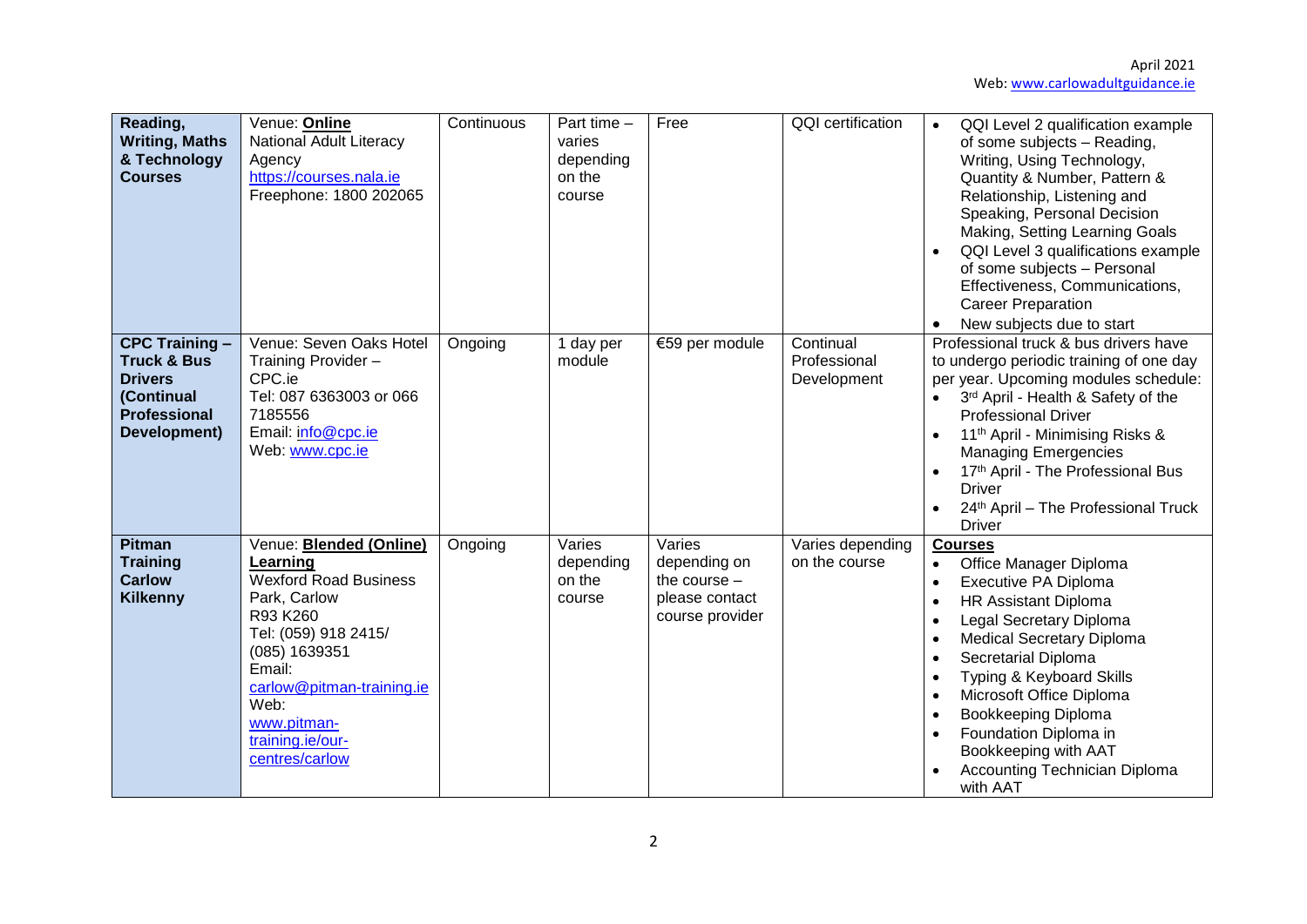April 2021 Web[: www.carlowadultguidance.ie](http://www.carlowadultguidance.ie/)

|  |  |  | $\bullet$<br>$\bullet$ | Professional Diploma in<br>Accounting with AAT<br>Advanced Diploma in Accounting<br>with AAT<br>Office Skills Diploma |
|--|--|--|------------------------|-----------------------------------------------------------------------------------------------------------------------|
|  |  |  | $\bullet$              | Office IT Diploma                                                                                                     |
|  |  |  |                        | IT Office Administrator Diploma                                                                                       |
|  |  |  | ٠                      | Advanced IT Support Technician                                                                                        |
|  |  |  |                        | Diploma with CompTIA                                                                                                  |
|  |  |  |                        | <b>Advanced IT Security Engineer</b>                                                                                  |
|  |  |  |                        | Diploma with CompTIA                                                                                                  |
|  |  |  |                        | IT Support Technician Diploma<br>with CompTIA                                                                         |
|  |  |  |                        | Network Support Technician                                                                                            |
|  |  |  |                        | Diploma with CompTIA                                                                                                  |
|  |  |  |                        | Server Support Technician                                                                                             |
|  |  |  |                        | Diploma with CompTIA                                                                                                  |
|  |  |  |                        | Software Developer Diploma<br>(MTA)                                                                                   |
|  |  |  |                        | <b>Programming Fundamentals</b>                                                                                       |
|  |  |  |                        | Diploma                                                                                                               |
|  |  |  |                        | Advanced Software and Web<br>Developer Diploma                                                                        |
|  |  |  |                        | Graphic Design Diploma with                                                                                           |
|  |  |  |                        | Adobe ACA                                                                                                             |
|  |  |  |                        | Web Developer Diploma                                                                                                 |
|  |  |  |                        | Web Design Specialist Diploma                                                                                         |
|  |  |  |                        | <b>Marketing Assistant Diploma</b>                                                                                    |
|  |  |  |                        | Digital Marketing Diploma with the                                                                                    |
|  |  |  |                        | <b>Digital Marketing Institute</b>                                                                                    |
|  |  |  | $\bullet$              | Pitman English                                                                                                        |
|  |  |  | $\bullet$              | Management Diploma                                                                                                    |
|  |  |  | $\bullet$              | Project Management Diploma                                                                                            |
|  |  |  | $\bullet$              | Professional Development Diploma<br><b>Business Start-Up Diploma</b>                                                  |
|  |  |  |                        | <b>Effective Business Communication</b>                                                                               |
|  |  |  |                        | Social Media for Business Diploma                                                                                     |
|  |  |  |                        |                                                                                                                       |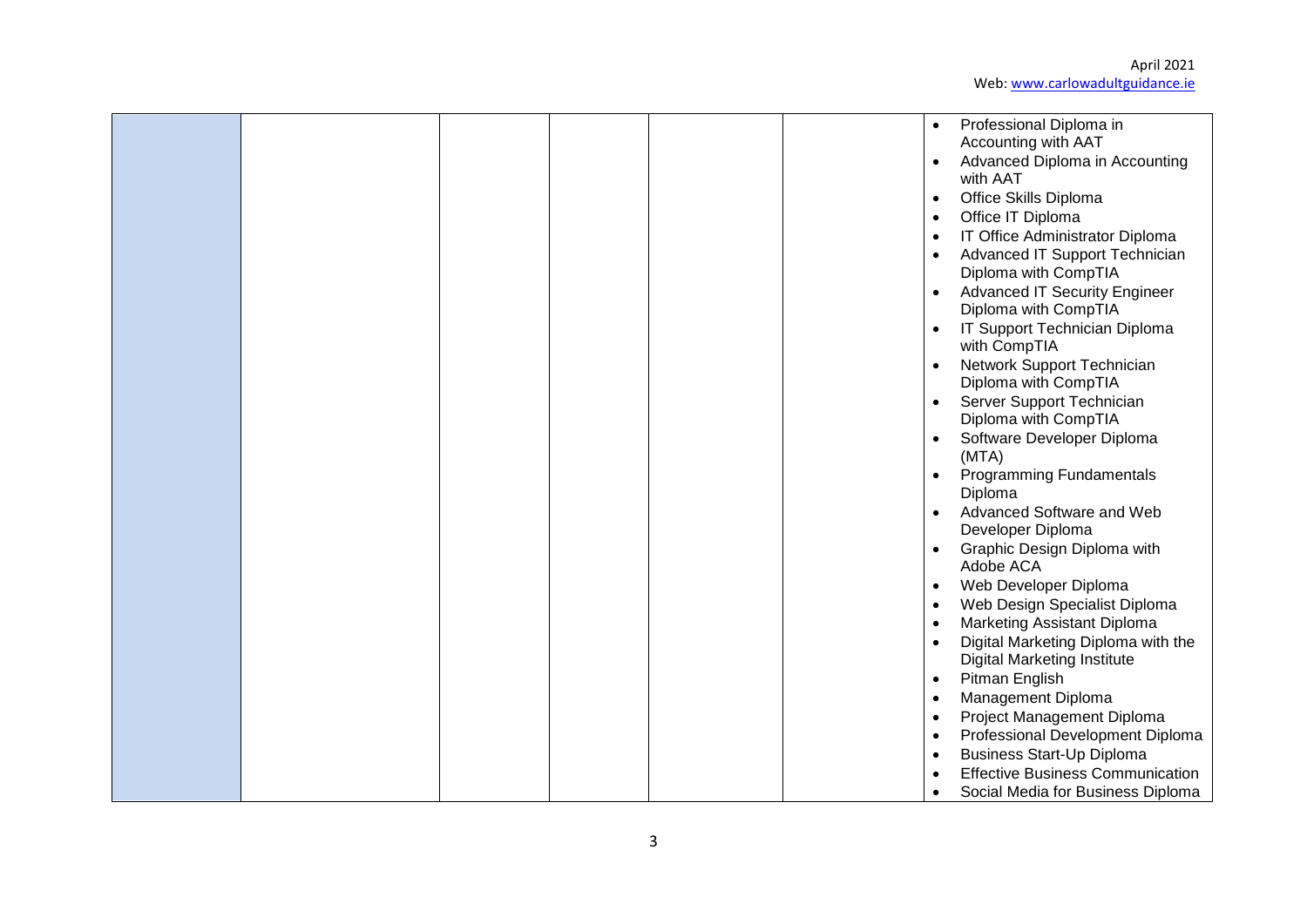|                                                                              |                                                                                                                                                                     |                                |                                                    |                                                                                                            |                                                                                                                            | Event Management Diploma<br>$\bullet$                                                                                                                                                                                                                                                                                                                             |
|------------------------------------------------------------------------------|---------------------------------------------------------------------------------------------------------------------------------------------------------------------|--------------------------------|----------------------------------------------------|------------------------------------------------------------------------------------------------------------|----------------------------------------------------------------------------------------------------------------------------|-------------------------------------------------------------------------------------------------------------------------------------------------------------------------------------------------------------------------------------------------------------------------------------------------------------------------------------------------------------------|
| <b>Barrow</b><br><b>Training</b><br><b>Courses &amp;</b><br><b>Workshops</b> | Venue: <b>Blended (Online)</b><br>Learning<br><b>Barrow Training</b><br>Tel: 059 9721416<br>E: marketing<br>@barrowtraining.ie<br>W: www.barrowtraining.ie          | Ongoing                        | Varies                                             | Varies<br>depending on<br>the course/<br>workshop-<br>costs available<br>on the Barrow<br>Training website | Varies depending<br>on the course/<br>workshop-<br>qualification<br>details available<br>on the Barrow<br>Training website | QQI Level 5 minor and major<br>$\bullet$<br>awards in Healthcare<br>QQI Level 5 minor and major<br>$\bullet$<br>awards in Childcare<br>Manual & Patient Handling<br>$\bullet$<br>First Aid Response (FAR)<br>$\bullet$<br><b>FAR Refresher course</b><br>$\bullet$                                                                                                |
| <b>Health Care</b><br><b>Modules</b>                                         | Venue: Online<br>Provider: Carlow Kilkenny<br><b>Skillnet</b><br>For more information<br>please call Jacqueline on<br>059 9132152<br>Bookings-<br>www.eventbrite.ie | Ongoing                        | 12-week<br>self-<br>directed<br>online<br>learning | €125 per module                                                                                            | QQI Level 5<br><b>Minor Awards</b>                                                                                         | Carlow Kilkenny Skillnet is running five<br>modules at a subsidised rate in<br>conjunction with Barrow Training:<br><b>Care Skills</b><br>$\bullet$<br><b>Care Support</b><br>$\bullet$<br>Infection Prevention and Control<br>$\bullet$<br>Care of the Older Person<br>$\bullet$<br><b>Palliative Care</b><br>$\bullet$                                          |
| <b>Understanding</b><br>& Managing<br><b>Anxiety</b>                         | Venue: <b>Online</b><br>Further information please<br>email<br>carlowmentalhealth@hot<br>mail.com or call (085)<br>8181353                                          | 6th April 2021                 | 7.30pm-<br>9pm (4<br>Tuesdays)                     | Free                                                                                                       |                                                                                                                            | Interactive programme on practical<br>ways to support our wellbeing,<br>managing stress and anxiety in these<br>challenging times. Places are limited<br>and booking is required.                                                                                                                                                                                 |
| <b>Fundamentals</b><br>of Digital<br><b>Marketing</b>                        | Venue: Online<br>Provider: Carlow Kilkenny<br><b>Skillnet</b><br>For more information<br>please call Jacqueline on<br>059 9132152<br>Bookings-<br>www.eventbrite.ie | 9th April 2021                 | 9.30am-<br>12.45pm<br>over <sub>6</sub><br>Fridays | $\overline{\epsilon}$ 25                                                                                   |                                                                                                                            | Digital marketing encompasses all<br>marketing efforts that use an electronic<br>device or the internet. In this 6-week<br>programme, participants will review<br>how their business is leveraging digital<br>channels such as their website, search<br>engines, social media, email, and other<br>websites to connect with current and<br>prospective customers. |
| <b>Cookery</b><br><b>Classes</b>                                             | Venue: Online<br>Email Fiona in KCETB on<br>fdunne@kcetb.ie                                                                                                         | 12 <sup>th</sup> April<br>2021 | 10am-<br>11.30am<br>(4)<br>Mondays)                | Free                                                                                                       |                                                                                                                            | The classes will be directed by Majella<br>Johnson. Majella will base her recipes<br>on the herbs, fruits and vegetables<br>grown in An Gairdin Beo.                                                                                                                                                                                                              |
| <b>Kickstart Your</b><br><b>Own Business</b>                                 | Venue: Online<br><b>Carlow Local Enterprise</b><br><b>Board</b>                                                                                                     | 12 <sup>th</sup> April<br>2021 | 12th & 16th<br>April                               | $\overline{\epsilon}$ 10                                                                                   |                                                                                                                            | This programme.is for people who<br>have a business idea and want to<br>decide if it can be a viable business.                                                                                                                                                                                                                                                    |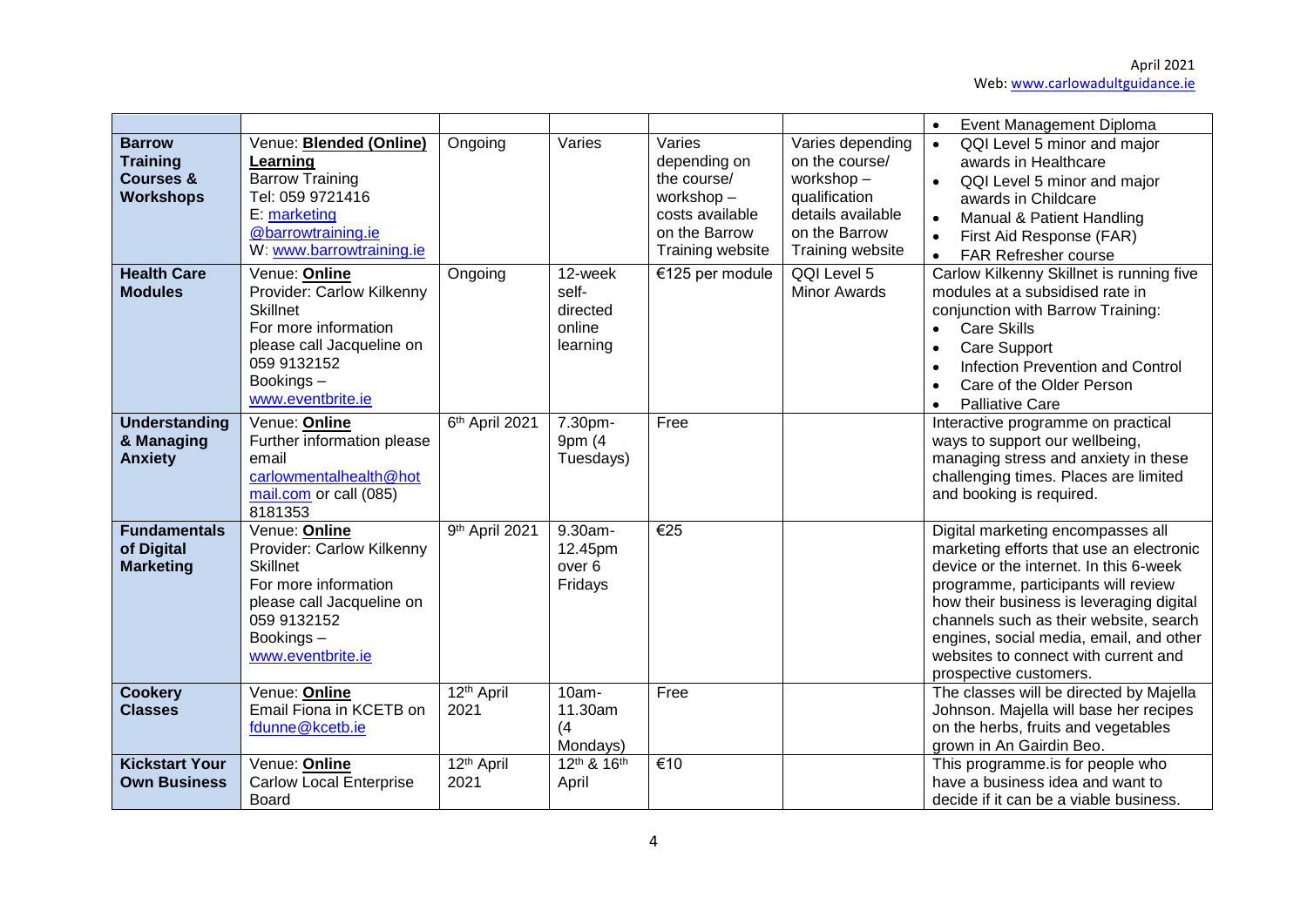|                                                                                                                                     | Tel: 059-9129783<br>enterprise@carlowcoco.ie<br>Web:<br>www.localenterprise.ie/Ca<br>rlow/<br>(in association with<br>Carlow Libraries & CCDP)                                                          |                                | $(6.30pm -$<br>9.30pm)                                |      |                                                                                                                        | This is a first step in starting your own<br>business. Course delivery - over a two-<br>week period and consists of a 3 hour<br>online group workshop, an online one<br>to one mentoring session, followed by<br>a three hour online group workshop.<br>This is for Carlow Participants only.<br>Next course dates: 7th / June 6th<br>September/ 19th October                                                                          |
|-------------------------------------------------------------------------------------------------------------------------------------|---------------------------------------------------------------------------------------------------------------------------------------------------------------------------------------------------------|--------------------------------|-------------------------------------------------------|------|------------------------------------------------------------------------------------------------------------------------|----------------------------------------------------------------------------------------------------------------------------------------------------------------------------------------------------------------------------------------------------------------------------------------------------------------------------------------------------------------------------------------------------------------------------------------|
| <b>Approved</b><br><b>Product</b><br><b>Adviser</b><br><b>Designation in</b><br><b>Loans (QFA</b><br>Loans &<br><b>Regulations)</b> | Venue: Online<br><b>Contact: KCETB Training</b><br><b>Services</b><br>Gillian on (056) 7813014<br>or email<br>tsu.recruit@kcetb.ie<br>Course information and<br>application at -<br>www.fetchcourses.ie | 12 <sup>th</sup> April<br>2021 | 20 weeks<br>on Tuesday<br>and<br>Thursday<br>evenings | Free | QFA Loans<br>(LOANS)<br><b>QFA Regulation</b><br>(QFAReg)<br>awarded by Life<br>Insurance<br>Association of<br>Ireland | The Accredited Product Adviser (APA)<br>designation meets the Central Bank's<br>Minimum Competency Code (MCC)<br>requirements for selling and advising<br>on certain retail financial products set<br>out in the Code. This course is aimed<br>at those whose employment has been<br>impacted by COVID and who are<br>seeking opportunities to upskill/reskill<br>and find employment in financial<br>services or general insurance.   |
| <b>Basic TIG</b><br>Welding<br>(Beginners<br>Course)                                                                                | Venue: Arc Training, Athy<br>Road, Carlow<br><b>Contact: KCETB Training</b><br>Services<br>Helena Comerford on<br>(056) 7813014 or email<br>tsu.recruit@kilkennycarlo<br>wetb.ie                        | 12 <sup>th</sup> April<br>2021 | 4 weeks full<br>time                                  | Free | (TIG) Stainless<br><b>Steel Weld</b><br>(EN9606-1SS01)                                                                 | The aim of the course is to up-skill and<br>accredit, crafts-persons and senior<br>apprentices to the first level of TIG<br>Stainless Steel welding. This short<br>course has been designed to facilitate<br>those in receipt of a Social Welfare<br>payment including PUP to explore<br>upskilling/reskilling opportunities.<br>Course information and application at -<br>www.fetchcourses.ie<br><b>Next course date: 3rd August</b> |
| <b>Managing &amp;</b><br><b>Enhancing</b><br><b>Staff</b><br><b>Performance</b>                                                     | Venue: Online<br>Provider: Carlow Kilkenny<br><b>Skillnet</b><br>For more information<br>please call Jacqueline on<br>059 9132152                                                                       | 13th April<br>2021             | 13th, 20th &<br>27 <sup>th</sup> April                | €125 |                                                                                                                        | This course will give managers,<br>supervisors and team leaders the skills<br>and confidence to become effective in<br>the management of staff performance<br>to deliver high quality and consistent<br>results -<br>https://carlowkilkennyskillnet.ie/                                                                                                                                                                                |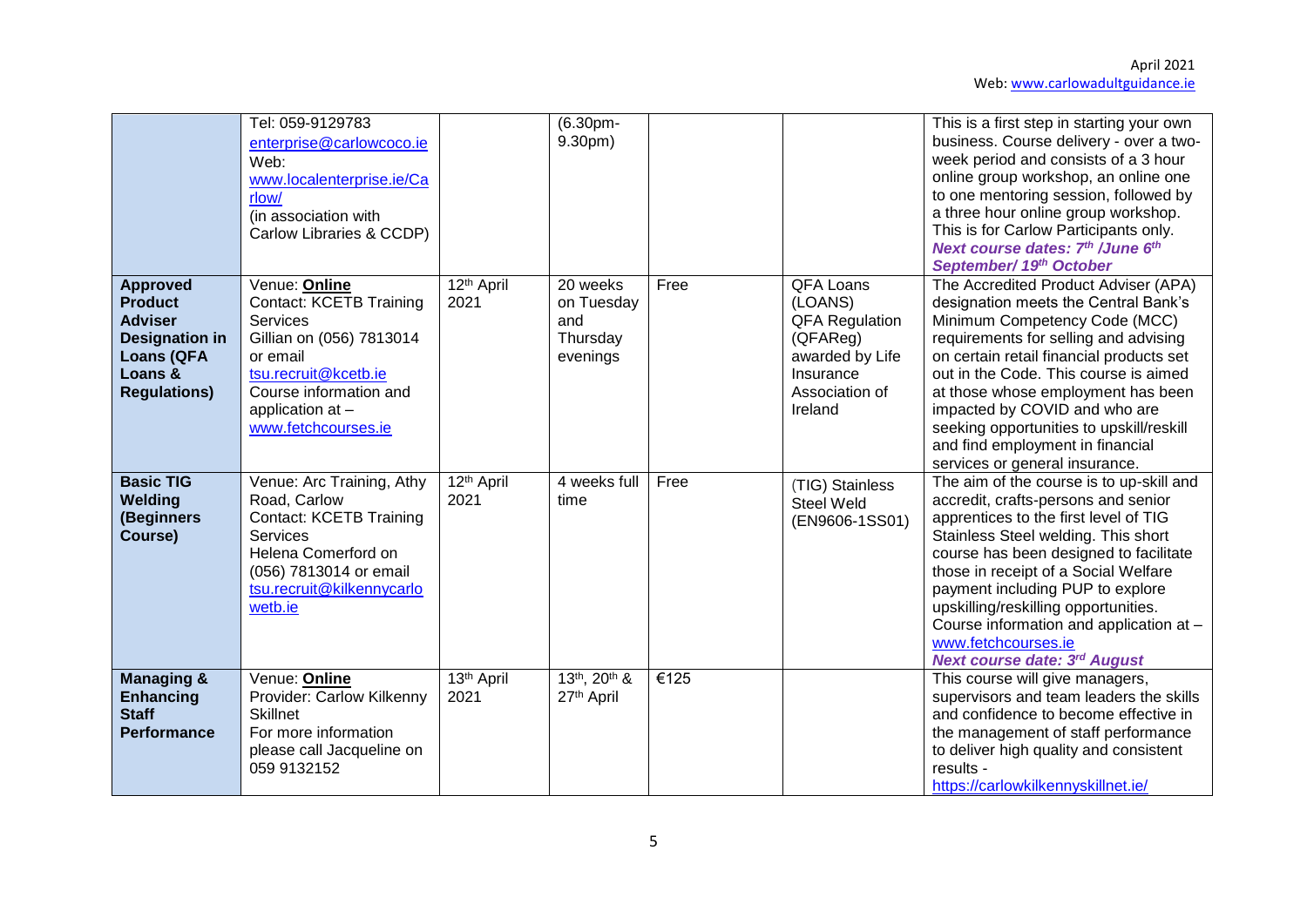| Diploma in<br>Project<br><b>Management</b>                                                                            | Venue:<br>Provider: Carlow Kilkenny<br><b>Skillnet</b><br>For more information<br>please call Jacqueline on<br>059 9132152 | 13 <sup>th</sup> April<br>2021 | Tuesday<br>evenings<br>$(6-9pm)$<br>from the<br>13th April<br>until 15th<br><b>June 2021</b> | €900                      | QQI Level 7<br><b>Special Purpose</b><br>Award (15 ECTS) | Participants will develop the essential<br>knowledge required for successful<br>project outcomes. The Diploma is<br>structured around real-world project<br>management challenges and<br>internationally recognised best<br>practices, including the Project<br>Management Body of Knowledge<br>(PMBOK®), PRINCE2® and Agile<br>Project Management. The skills and<br>techniques taught on this program are<br>relevant to all sectors of business and<br>government. Students also learn how<br>to utilise Microsoft Planner & Project in<br>the planning, execution and monitoring<br>and controlling of projects. |
|-----------------------------------------------------------------------------------------------------------------------|----------------------------------------------------------------------------------------------------------------------------|--------------------------------|----------------------------------------------------------------------------------------------|---------------------------|----------------------------------------------------------|----------------------------------------------------------------------------------------------------------------------------------------------------------------------------------------------------------------------------------------------------------------------------------------------------------------------------------------------------------------------------------------------------------------------------------------------------------------------------------------------------------------------------------------------------------------------------------------------------------------------|
| <b>Customer</b><br>Service &<br><b>Complaint</b><br><b>Handling</b>                                                   | Venue: Online<br>For more information<br>please contact Sharon on<br>086 0404053/<br>sscanlon@carlowdevelop<br>ment.ie     | 13 <sup>th</sup> April<br>2021 | 9.30m-1pm                                                                                    | Free to the<br>unemployed |                                                          | The aim of this training is to build<br>confidence with customers, manage<br>complaints effectively & deliver a great<br>customer experience.                                                                                                                                                                                                                                                                                                                                                                                                                                                                        |
| <b>Safeguarding</b><br>$(1)$ - Child<br><b>Welfare &amp;</b><br><b>Protection</b><br><b>Basic</b><br><b>Awareness</b> | Venue: Online<br>Contact: Carlow Sports<br>Partnership on 059<br>9136205<br>Bookings at<br>www.eventbrite.ie               | 13 <sup>th</sup> April<br>2021 | 1 evening<br>(6.45pm-<br>9.45pm)                                                             | €22.20                    |                                                          | All Coaches, Club Children's Officers<br>and Designated Liaison Persons must<br>first complete this training. This course<br>educates participants on the<br>implementation of best practice in<br>protecting the welfare of children<br>involved in sport.<br>Next course: 18th May 2021                                                                                                                                                                                                                                                                                                                            |
| Tai Chi                                                                                                               | Venue: Online<br>Email Fiona in KCETB on<br>fdunne@kcetb.ie                                                                | 14th April<br>2021             | 11-12.30pm<br>$-6$<br>Wednesdays                                                             | Free                      |                                                          | Tai Chi develops great inner strength<br>and stamina. It promotes vibrant<br>physical health with overall peace and<br>calm. It is suitable for all levels of<br>fitness.                                                                                                                                                                                                                                                                                                                                                                                                                                            |
| <b>Train the</b><br><b>Trainer</b>                                                                                    | Venue: Online<br>Provider: Carlow Kilkenny<br><b>Skillnet</b>                                                              | 14th April<br>2021             | $5$ days $-$<br>14th, 21st &<br>28 <sup>th</sup> April                                       | €395                      |                                                          | This programme aims to equip learners<br>with the critical skills, knowledge and<br>attitudes to the deliver and evaluate                                                                                                                                                                                                                                                                                                                                                                                                                                                                                            |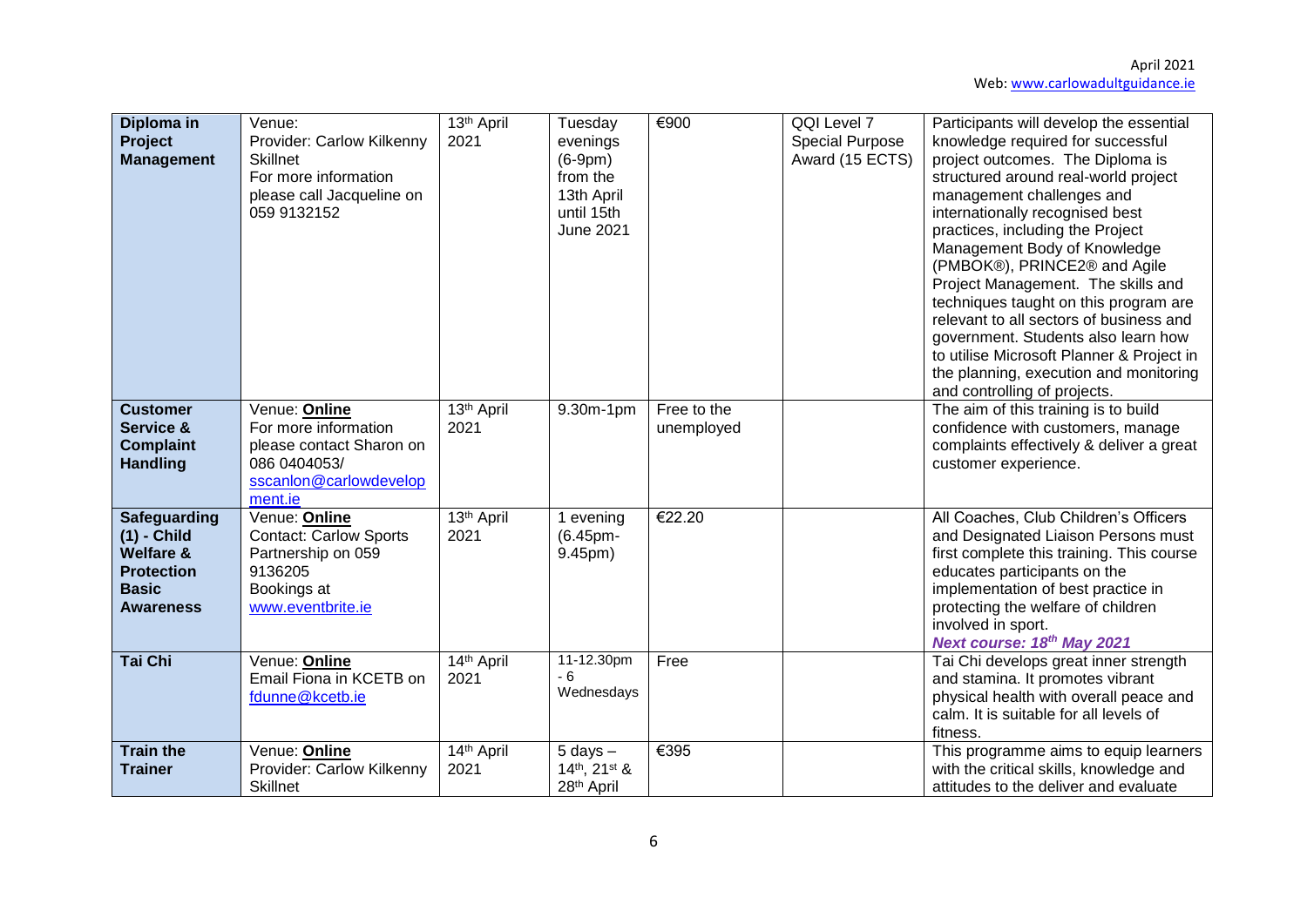|                                                                                                                                          | For more information<br>please call Jacqueline on<br>059 9132152                                                                                                    |                                | and 5 <sup>th</sup> &<br>12 <sup>th</sup> May       |                                                                                           |             | highly participatory, learner centred<br>and varied training programmes to<br>groups and individuals in accordance<br>with international best practice.<br>https://carlowkilkennyskillnet.ie/                                                                                                                                                                                                                               |
|------------------------------------------------------------------------------------------------------------------------------------------|---------------------------------------------------------------------------------------------------------------------------------------------------------------------|--------------------------------|-----------------------------------------------------|-------------------------------------------------------------------------------------------|-------------|-----------------------------------------------------------------------------------------------------------------------------------------------------------------------------------------------------------------------------------------------------------------------------------------------------------------------------------------------------------------------------------------------------------------------------|
| <b>Infection</b><br><b>Control</b>                                                                                                       | Venue: Online<br>Provider: Carlow Kilkenny<br><b>Skillnet</b><br>For more information<br>please call Jacqueline on<br>059 9132152                                   | 14th April<br>2021             | 10.30am-<br>12pm                                    | $\overline{\epsilon}$ 25                                                                  |             | This course focuses on what to look<br>out for in work places and how to<br>prevent the spread of infection.                                                                                                                                                                                                                                                                                                                |
| <b>Basic</b><br><b>Bookkeeping</b>                                                                                                       | Venue: Online<br><b>Carlow Local Enterprise</b><br>Board<br>Tel: 059-9129783<br>enterprise@carlowcoco.ie<br>Web:<br>www.localenterprise.ie/Ca<br>rlow/              | 14th April<br>2021             | 10am-1pm<br>on the 14th<br>& 21 <sup>st</sup> April | €10                                                                                       |             | This workshop will empower<br>participants with an in-depth<br>understanding of basic accounting<br>principles as well as a comprehensive<br>working knowledge of their obligations<br>to Revenue Commissioners. Topics<br>covered will include Debtors &<br>Creditors, Bank Reconciliation,<br>Expenses, Assets, Liabilities, Profit &<br>Loss Accounts and Balance Sheets,<br>etc. This is for Carlow Businesses<br>only. |
| <b>Interview Skills</b><br>for Hiring<br><b>Managers</b>                                                                                 | Venue: Online<br>Provider: Carlow Kilkenny<br><b>Skillnet</b><br>For more information<br>please call Jacqueline on<br>059 9132152<br>Bookings-<br>www.eventbrite.ie | 15 <sup>th</sup> April<br>2021 | 10am-1pm                                            | €25                                                                                       |             | Participants who undertake this course<br>will gain experience in how to conduct<br>a successful interview. The programme<br>is designed to guide you through the<br>stages of the interviewing and selection<br>process providing you with the range of<br>skills necessary to select the best<br>people for your business or project.                                                                                     |
| <b>Office</b><br><b>Administration</b><br><b>Traineeship</b><br>(option to<br>specialise in<br><b>Finance/Legal/</b><br><b>Medical</b> ) | Venue: Enterprise House,<br>O'Brien Road, Carlow<br>Provider - KCETB<br><b>Training Services</b><br>Contact: Helena<br>Comerford<br>Tel: 056 7813014                | 19th April<br>2021             | $43$ weeks $-$<br>full time<br>course               | Free - if you are<br>unemployed,<br>redundant or no<br>longer in full-<br>time education. | QQI Level 5 | Course content: Word Processing,<br>Information and Administration, Text<br>production, Communications,<br>Reception and Front Office Skills and<br>Spreadsheet methods. Learners will<br>choose at least one elective module -<br>Medical terminology, Manual &                                                                                                                                                            |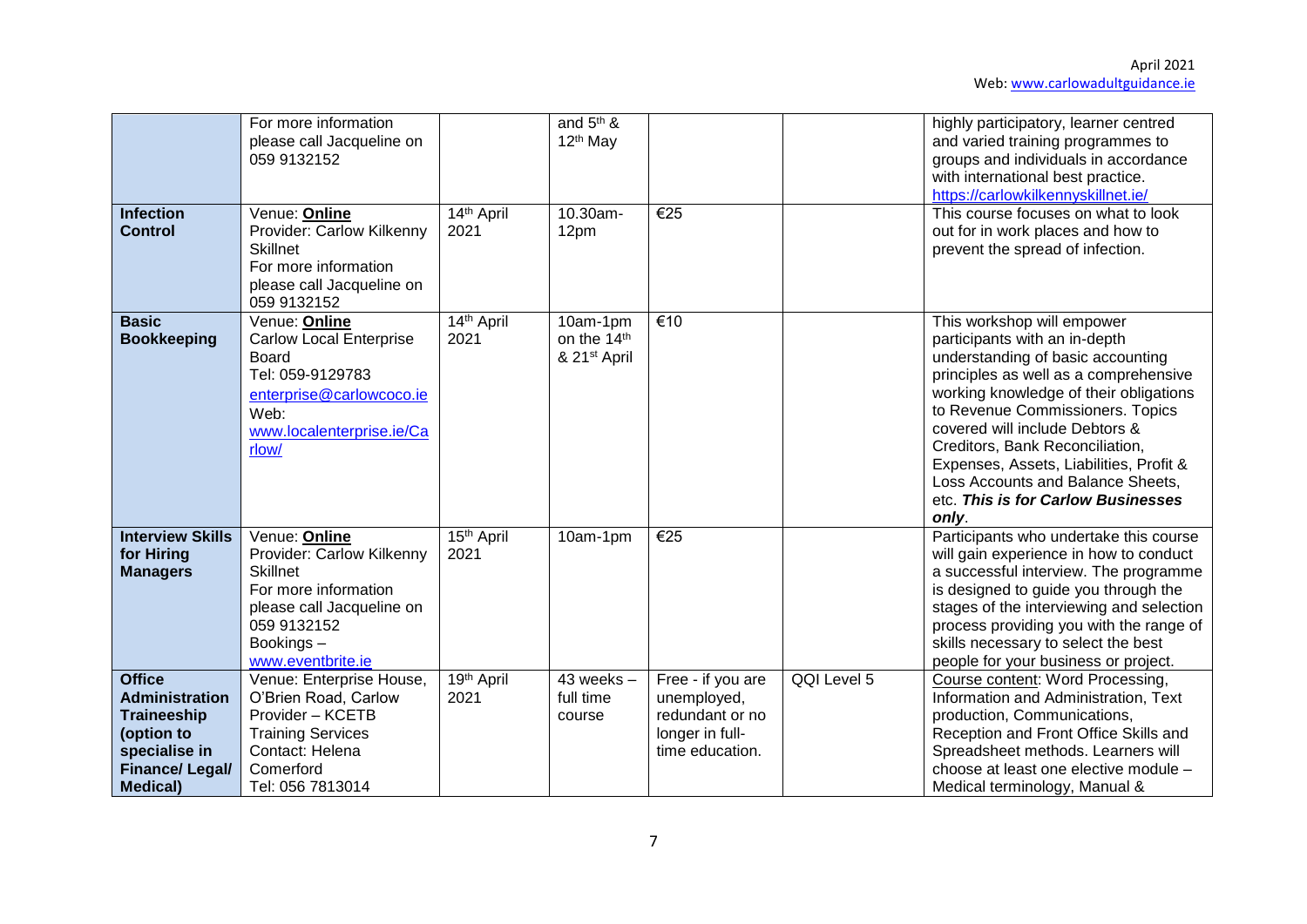|                                                                                                                                  | Web:<br>www.kcetbtraining.ie<br>Application through your<br>local INTREO Office or on<br>www.fetchcourses.ie                                                        |                                |                       |     | computerised bookkeeping, Manual &<br>computerised payroll, Audio<br>transcription and Legal practice &<br>procedure.<br>Applicants should have experience<br>using MS Word/PowerPoint, with a<br>minimum typing speed of 25 words per<br>minute.<br>Due to Covid-19 restrictions, some of<br>this course may need to move to online<br>delivery. |
|----------------------------------------------------------------------------------------------------------------------------------|---------------------------------------------------------------------------------------------------------------------------------------------------------------------|--------------------------------|-----------------------|-----|---------------------------------------------------------------------------------------------------------------------------------------------------------------------------------------------------------------------------------------------------------------------------------------------------------------------------------------------------|
| <b>Re Energising</b><br><b>Remote Teams</b>                                                                                      | Venue: Online<br>Provider: Carlow Kilkenny<br><b>Skillnet</b><br>For more information<br>please call Jacqueline on<br>059 9132152<br>Bookings-<br>www.eventbrite.ie | $22nd$ April<br>2021           | 10am-1pm              | €25 | The aim of this workshop, is to<br>empower team coaches, managers<br>and team leads to make considered<br>decisions and to communicate key<br>messages that are clear, influential and<br>timely. They will learn how to adapt<br>and respond quickly using the best<br>coaching and communication tools.                                         |
| <b>Build Your</b><br><b>Teams</b><br>Defence -<br><b>Cybersecurity</b><br><b>Awareness</b><br><b>Training</b><br><b>Workshop</b> | Venue: Online<br>Provider: Carlow Kilkenny<br><b>Skillnet</b><br>For more information<br>please call Jacqueline on<br>059 9132152<br>Bookings-<br>www.eventbrite.ie | 27th April<br>2021             | 10am-<br>12pm         | €25 | This security awareness training<br>workshop is designed to equip<br>employees with the skills and<br>knowledge to identify visible security<br>risks and be aware of other potential<br>risks. It is designed to generate<br>discussion on everyday security issues<br>and change user behaviour to help<br>your organisation manage risk.       |
| <b>Talent</b><br><b>Management</b><br><b>Cycle</b>                                                                               | Venue: Online<br>Provider: Carlow Kilkenny<br><b>Skillnet</b><br>For more information<br>please call Jacqueline on<br>059 9132152<br>Bookings-<br>www.eventbrite.ie | 27 <sup>th</sup> April<br>2021 | 10am-<br>12pm         | €15 | This session will cover a practical<br>review of the Talent Management<br>Cycle which includes a review of what<br>the last year has taught us and some<br>upcoming strategic trends that can be<br>employed to enhance the short to<br>medium term TM cycle.                                                                                     |
| <b>Start Your</b><br><b>Own Business</b>                                                                                         | Venue: Online                                                                                                                                                       | 29th April<br>2021             | 9.30am-<br>10.30am on | €30 | This training is for anyone who has<br>established they have a viable                                                                                                                                                                                                                                                                             |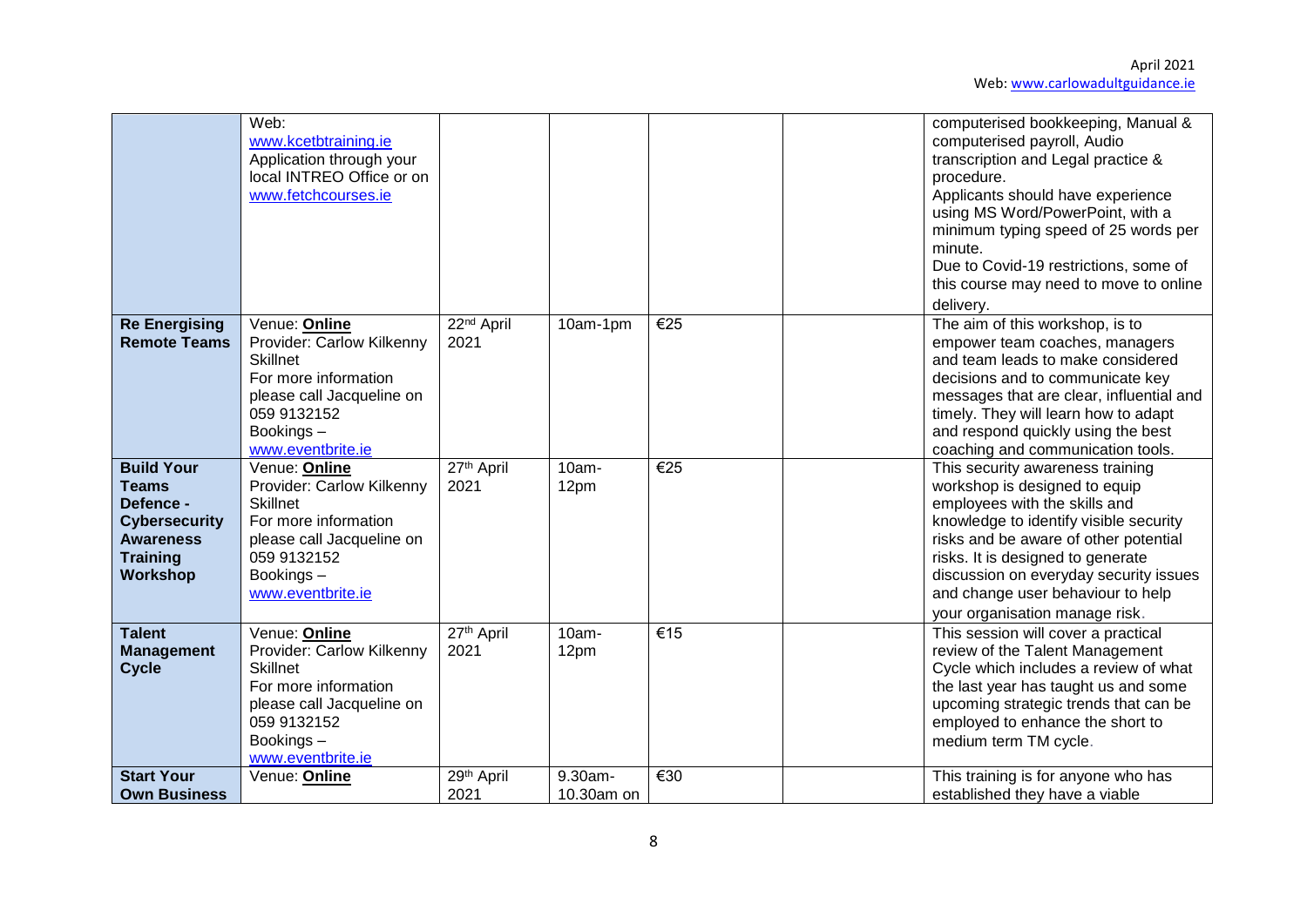| - Self Directed<br>& Coaching                                                   | <b>Carlow Local Enterprise</b><br><b>Board</b><br>Tel: 059-9129783<br>enterprise@carlowcoco.ie<br>Web:<br>www.localenterprise.ie/Ca<br>rlow/<br>(in association with<br>Carlow Libraries and<br>CCDP) |                              | April 29th,<br>6 <sup>th</sup> , 13 <sup>th</sup> ,<br>20th & 27th<br>May and 3rd<br>June |        |                                                                                                    | business idea and want support in<br>developing their business plan. It is<br>delivered as a blended course of self-<br>directed learning, group sessions and<br>supported by one to one coaching<br>sessions. Each week participants will<br>attend a one-hour group session,<br>access the online training modules and<br>have 1:1 mentoring support to<br>maximise the online training<br>environment.<br>Next course dates: 19th October/ 11th<br><b>November</b> |
|---------------------------------------------------------------------------------|-------------------------------------------------------------------------------------------------------------------------------------------------------------------------------------------------------|------------------------------|-------------------------------------------------------------------------------------------|--------|----------------------------------------------------------------------------------------------------|-----------------------------------------------------------------------------------------------------------------------------------------------------------------------------------------------------------------------------------------------------------------------------------------------------------------------------------------------------------------------------------------------------------------------------------------------------------------------|
| <b>Learn How to</b><br><b>Grow Hanging</b><br><b>Baskets and</b><br><b>Tubs</b> | Venue: Online<br>Email Fiona in KCETB on<br>fdunne@kcetb.ie                                                                                                                                           | 3rd May 2021                 | $11am -$<br>12.30pm<br>(2)<br>Mondays)                                                    | Free   |                                                                                                    | Topics - learn which plants to put in;<br>where to situate the basket; how to<br>keep them blooming all summer;<br>growing flowers in containers                                                                                                                                                                                                                                                                                                                      |
| <b>First Aid</b><br><b>Responder</b>                                            | <b>Blended Learning</b><br>Provider: Carlow Kilkenny<br><b>Skillnet</b><br>For more information<br>please call Jacqueline on<br>059 9132152<br>Bookings-<br>www.eventbrite.ie                         | 4 <sup>th</sup> May 2021     | $3$ days $-$<br>$(4th, 11th$ &<br>$18th$ May)                                             | €195   | <b>PHECC</b>                                                                                       | First Aid is the initial assistance or<br>treatment given to someone who is<br>injured or suddenly taken ill. The Pre-<br><b>Hospital Emergency Care Council</b><br>(PHECC) certified course has replaced<br>the QQI certified 'Occupational First<br>Aid' course.<br>https://carlowkilkennyskillnet.ie/                                                                                                                                                              |
| <b>Safeguarding 2</b><br>- Child Welfare<br>& Protection                        | Venue: Online<br><b>Contact: Carlow Sports</b><br>Partnership on 059<br>9136205                                                                                                                       | 10 <sup>th</sup> May<br>2021 | 1 evening<br>(6.45pm-<br>9.45pm)                                                          | €22.20 |                                                                                                    | This course will help the Club<br>Children's Officer to carry out the<br>function of their role in the club and<br>support the implementation of best<br>practice in the club. Bookings at<br>www.eventbrite.ie                                                                                                                                                                                                                                                       |
| Forklift,<br>Safepass &<br><b>Manual</b><br><b>Handling</b>                     | Venue: O'Brien Road,<br>Carlow<br><b>Contact: KCETB Training</b><br>Services<br>Contact: Andy Hogan on<br>(056) 7813014 or email<br>tsu.recruit@kcetb.ie                                              | 10 <sup>th</sup> May<br>2021 | $3$ weeks $-$<br>full time<br>course<br>9am-<br>4.15pm<br>daily with a                    | Free   | Forklift<br>Counterbalance<br>Certificate<br>(RTITB1)<br>Forklift Reach<br>Certificate<br>(RTITBR) | Participants will learn the knowledge<br>and skill to operate a fork lift safely.<br>This short training programme is<br>offered through Skills to Compete<br>funding and is aimed at those whose<br>working lives have been impacted by<br>Covid-19 and who would now like to                                                                                                                                                                                        |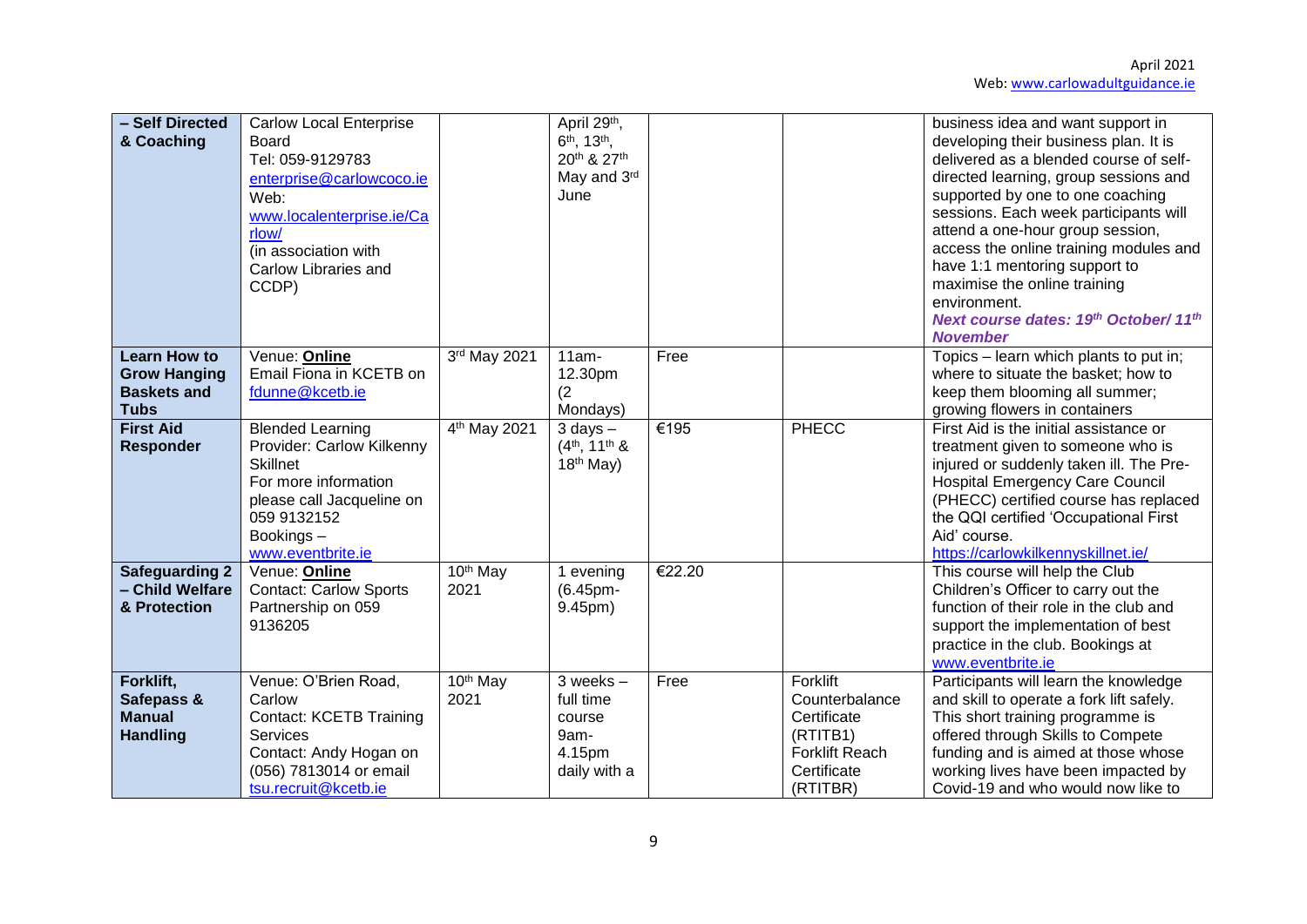|                                                      |                                                                                                                                                                                  |                                           | half day<br>Friday                                    |                                | Electric<br>Pallet/Stacker<br>Truck (RTITB-<br>EPST)                                                                                 | take the opportunity to upskill/reskill.<br>Course information and application at -<br>www.fetchcourses.ie<br>Next course dates: 14 <sup>th</sup> June & 4 <sup>th</sup><br>October 2021                                                                                                                                                                                                                                                                                                              |
|------------------------------------------------------|----------------------------------------------------------------------------------------------------------------------------------------------------------------------------------|-------------------------------------------|-------------------------------------------------------|--------------------------------|--------------------------------------------------------------------------------------------------------------------------------------|-------------------------------------------------------------------------------------------------------------------------------------------------------------------------------------------------------------------------------------------------------------------------------------------------------------------------------------------------------------------------------------------------------------------------------------------------------------------------------------------------------|
| <b>Basic MIG</b><br>Welding<br>(Beginners<br>Course) | Venue: Arc Training, Athy<br>Road, Carlow<br><b>Contact: KCETB Training</b><br>Services<br>Helena Comerford on<br>(056) 7813014 or email<br>tsu.recruit@kilkennycarlo<br>wetb.ie | 17 <sup>th</sup> May<br>2021              | 4 weeks full<br>time                                  | Free                           | MIG/MAG Weld<br>(EN9606-1CS10)                                                                                                       | The aim of the course is to up-skill and<br>accredit, crafts-persons and senior<br>apprentices to the first level of MIG<br>Flat- - Horizontal - Plate welding of<br>plate using Metal Inert Gas process.<br>This short course has been designed<br>to facilitate those in receipt of a Social<br>Welfare payment including PUP to<br>explore upskilling/reskilling<br>opportunities. Course information and<br>application at - www.fetchcourses.ie<br>Course running again: 6th<br><b>September</b> |
| <b>Online Train</b><br>the Trainer                   | Venue: Online<br><b>Contact: KCETB Training</b><br>Services<br>Helena Comerford on<br>(056) 7813014 or email<br>tsu.recruit@kilkennycarlo<br>wetb.ie                             | 18 <sup>th</sup> May<br>2021              | 25 weeks<br>on Tuesday<br>and<br>Thursday<br>evenings | Free to eligible<br>applicants | QQI Level 6-<br><b>Training Delivery</b><br>& Evaluation<br>$QQI$ Level $6 -$<br><b>Training Needs</b><br>Identification &<br>Design | The purpose of this award is to enable<br>the learner to acquire the knowledge<br>and skill to identify training and<br>development needs and to deliver and<br>evaluate a training intervention within a<br>range of training and development<br>contexts.<br>This training is offered through Skills to<br>Advance funding and is aimed at those<br>in full/part-time employment with a<br>background in training and/or staff<br>mentoring. Open to those signing for<br>X's and O's.              |
| <b>Technical</b><br><b>Writing Skills</b>            | Venue: Online<br>Provider: Carlow Kilkenny<br><b>Skillnet</b><br>For more information<br>please call Jacqueline on<br>059 9132152                                                | $\overline{19}$ <sup>th</sup> May<br>2021 | 19th & 26th<br>May<br>$(9.30am -$<br>12.30pm)         | €99                            |                                                                                                                                      | Having trouble writing reports,<br>procedures, memos or other<br>documents? Who Should Attend?<br>Engineers, Managers, Scientists and<br>other Technical Personnel involved in<br>disciplines such as Quality,<br>Engineering, Regulatory Affairs,                                                                                                                                                                                                                                                    |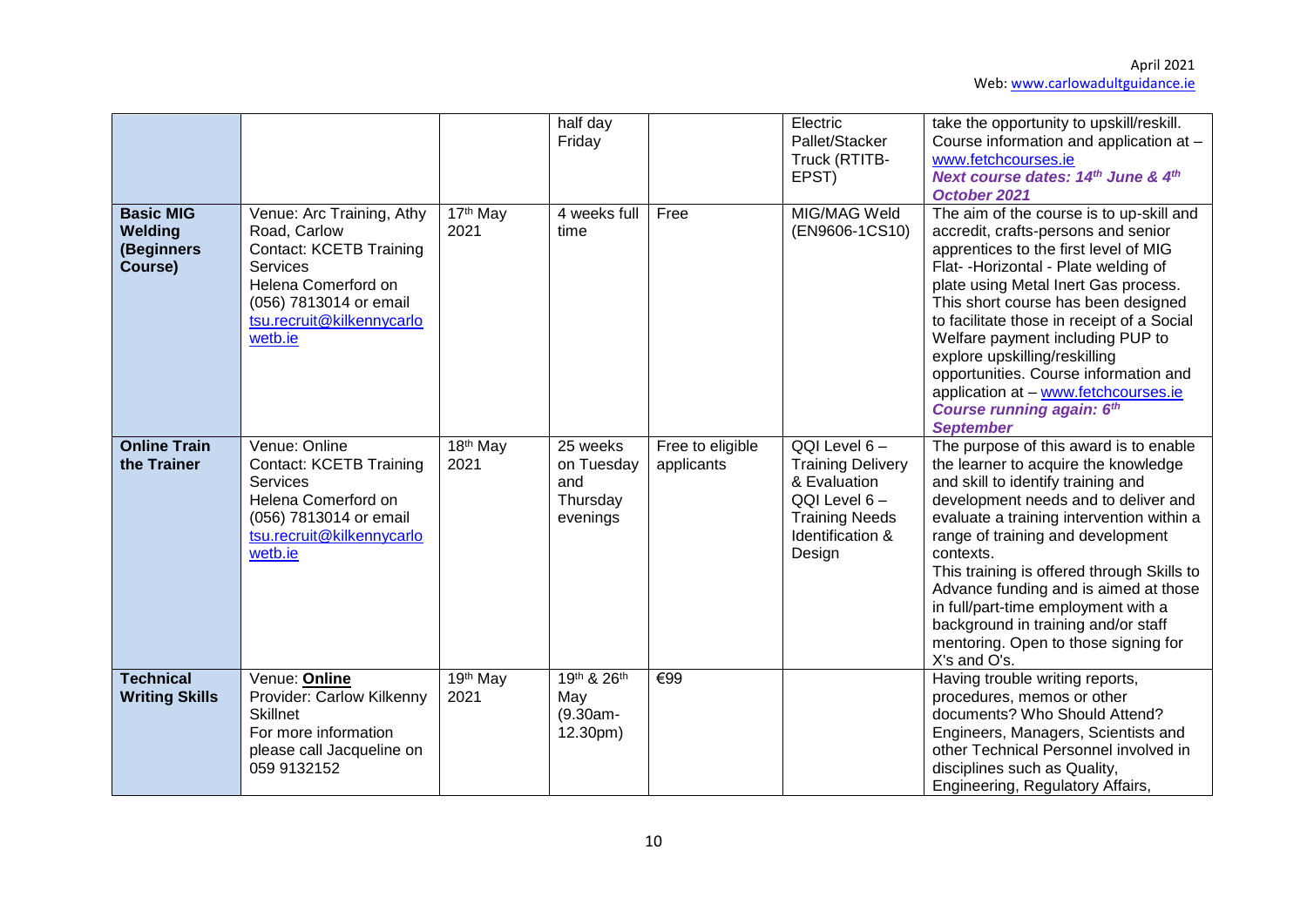|                                                                                       | Bookings-<br>www.eventbrite.ie                                                                                                                                                          |                               |                       |                                  |                                                                                                                                  | <b>Technical Services and Research and</b><br>Development have all benefitted<br>greatly by attending this course in the<br>past.                                                                                                                                                                                                                                                                                                                                                                 |
|---------------------------------------------------------------------------------------|-----------------------------------------------------------------------------------------------------------------------------------------------------------------------------------------|-------------------------------|-----------------------|----------------------------------|----------------------------------------------------------------------------------------------------------------------------------|---------------------------------------------------------------------------------------------------------------------------------------------------------------------------------------------------------------------------------------------------------------------------------------------------------------------------------------------------------------------------------------------------------------------------------------------------------------------------------------------------|
| Warehouse<br><b>Operations</b>                                                        | Venue: Carlow<br><b>Contact: KCETB Training</b><br><b>Services</b><br>Olive Morrissey on (056)<br>7813014 (ext 200) or<br>email<br>tsu.recruit@kilkennycarlo<br>wetb.ie                 | 24th May<br>2021              | 10 weeks<br>full time | Free                             | QQI Level 5<br>modules in<br>Warehousing;<br>Counterbalance<br><b>Forklift Truck</b><br>Skills & Reach<br><b>Forklift Skills</b> | On successful completion of this<br>course learners will be able to<br>demonstrate a broad knowledge of<br>warehousing operations including<br>forklift operations, customer service<br>and health and safety in a warehousing<br>or logistics environment. Course<br>information and application at -<br>www.fetchcourses.ie                                                                                                                                                                     |
| <b>Developing</b><br><b>Leaders for</b><br><b>Hospitality &amp;</b><br><b>Tourism</b> | Venue: Online<br><b>Contact: KCETB Training</b><br>Services - Gillian Ryan<br>on (056) 7813014 or<br>email:<br>employerliaison@kcetb.ie                                                 | 24th May<br>2021              | 46 weeks<br>part time | Free to eligible<br>participants | City and Guilds                                                                                                                  | The successful completion of the<br>Developing Leaders in Hospitality and<br>Tourism Team Leadership programme<br>will support those in employment within<br>the hospitality/tourism sector to<br>prepare for progression to a job in a<br>wide range of team leadership roles.<br>Applications for a place on this course<br>must be made on your behalf by your<br>employer. Please ask him/her to<br>contact employerliaison@kcetb.ie to<br>request further information and/or a call<br>back. |
| <b>Basic MMA</b><br>Welding<br>(Beginners<br>Course)                                  | Venue: Arc Training, Athy<br>Road, Carlow<br><b>Contact: KCETB Training</b><br><b>Services</b><br>Helena Comerford on<br>(056) 7813014 or email<br>tsu.recruit@kilkennycarlo<br>wetb.ie | 21 <sup>st</sup> June<br>2021 | 5 weeks full<br>time  | Free                             | <b>MMA Fillet Weld</b><br>(EN9606-1CS01)                                                                                         | This course will deliver training leading<br>to the first level of MMA Flat-Horizontal<br>welding of plate using MMA (stick<br>welding) process. This free course will<br>also suit those impacted by Covid-19<br>who are seeking an opportunity to<br>upskill/reskill whilst in receipt of the<br>Pandemic Unemployment Payment<br>(PUP).<br>Course information and application at -<br>www.fetchcourses.ie                                                                                      |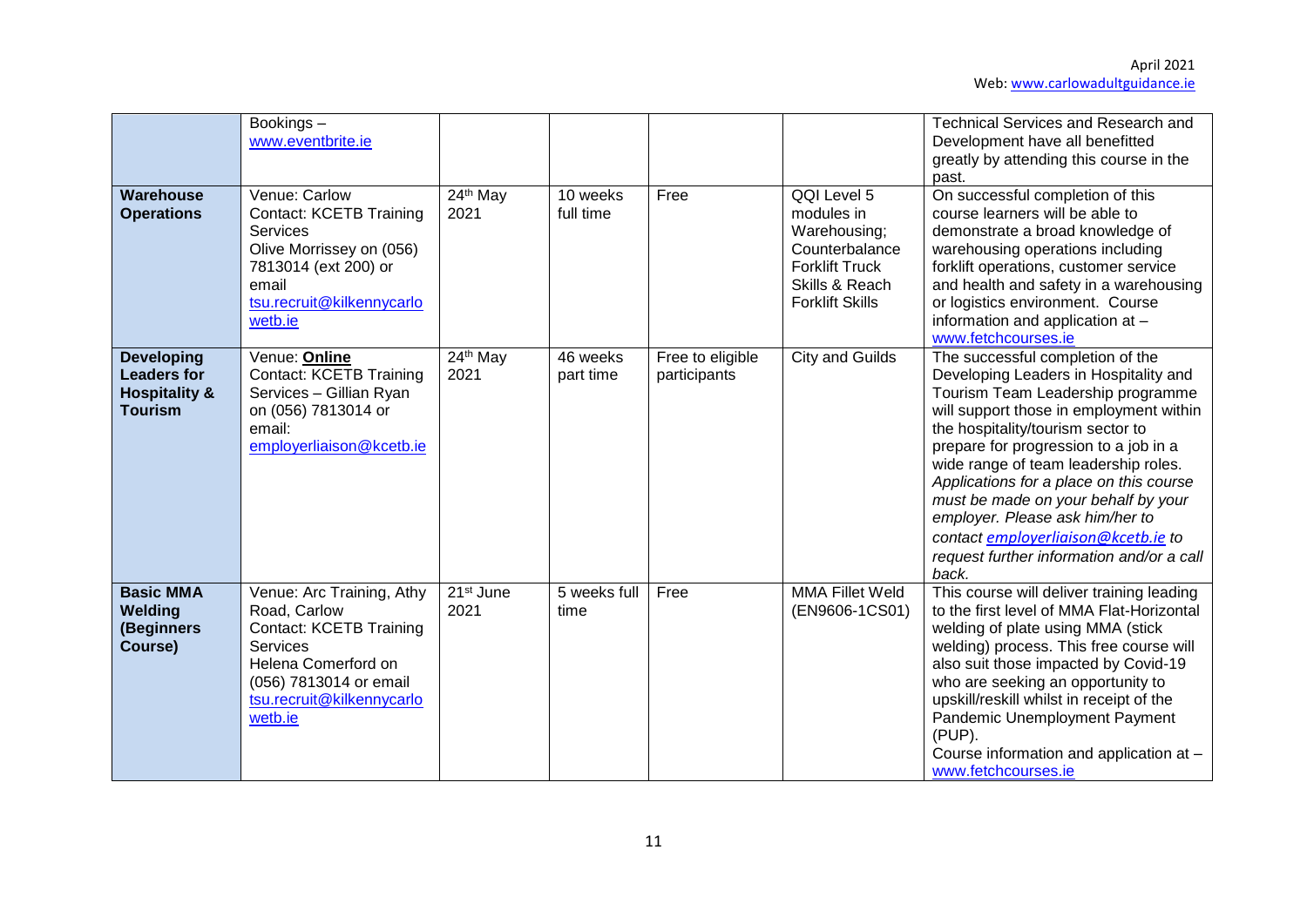# **BAGENALSTOWN**

| <b>Course name</b>    | <b>Contact Information</b>    | <b>Start date</b> | <b>Duration</b> | Cost/fees        | <b>Qualification</b> | <b>Miscellaneous Information</b>         |
|-----------------------|-------------------------------|-------------------|-----------------|------------------|----------------------|------------------------------------------|
| <b>Healthy Spring</b> | Venue: Online                 | <b>April 2021</b> | Over 6          | Free and         |                      | Why not refresh your meal plans with     |
| <b>Cooking</b>        | Call the Bagenalstown         | dates to be       | weeks           | ingredient boxes |                      | bright, delicious and healthy recipes to |
|                       | <b>Family Resource Centre</b> | confirmed         |                 | funded by CCDP   |                      | bring some springtime into your          |
|                       | on 086-6665748/ (059)         |                   |                 |                  |                      | cooking. Every week there will be a      |
|                       | 9722028                       |                   |                 |                  |                      | different recipe, along with tips and    |
|                       |                               |                   |                 |                  |                      | supports.                                |

# **BALLON/ RATHOE**

| <b>Course name</b>                    | <b>Contact Information</b>                                                                   | <b>Start date</b> | <b>Duration</b>          | Cost/fees                  | <b>Qualification</b> | <b>Miscellaneous Information</b>                                                                                                                                                                                                                                                |
|---------------------------------------|----------------------------------------------------------------------------------------------|-------------------|--------------------------|----------------------------|----------------------|---------------------------------------------------------------------------------------------------------------------------------------------------------------------------------------------------------------------------------------------------------------------------------|
| <b>Adult Mosaic</b><br><b>Classes</b> | Venue: Craft Shed,<br>Webb's Social Farm,<br>Moorefield, Kilcoole,<br>Rathoe, R93X791        | Ongoing           |                          | Contact course<br>provider |                      | Participants will have the flexibility to<br>produce their individual projects within<br>their own timeframes. Learners will buy<br>a base kit. This will take them from<br>start to completion of their project.<br>Further information on 085 7534544/<br>teachwebb@gmail.com |
| <b>Sewing</b><br><b>Classes</b>       | Venue: Online<br><b>Ballon Business &amp;</b><br><b>Training Centre</b><br>www.ballonbts.com | Ongoing           | Thursdays<br>$(2pm-4pm)$ | Free                       |                      | This course will run weekly. To<br>register, email ballonbts@gmail.com                                                                                                                                                                                                          |

# **HACKETSTOWN/ RATHVILLY/ CLONMORE**

| <b>Course name</b>     | <b>Contact Information</b>     | <b>Start date</b>                | <b>Duration</b>    | Cost/fees     | <b>Qualification</b> | <b>Miscellaneous Information</b>                                                                                                                                                     |
|------------------------|--------------------------------|----------------------------------|--------------------|---------------|----------------------|--------------------------------------------------------------------------------------------------------------------------------------------------------------------------------------|
| <b>Bring Your Own</b>  | Venue: Slaney                  | Wednesday                        | 10.30am-           | €10 per class |                      | Bring your own project which you are                                                                                                                                                 |
| <b>Project Morning</b> | Handcraft Studio,<br>Rathvilly | mornings<br>Thursdav<br>evenings | 12.30pm<br>$7-9pm$ |               |                      | working on, thinking of starting or even<br>just dreaming about! Beginners are<br>also welcome. Own sewing machine<br>required. Tel: Tomomi 0857749774/<br>slaneyhandcraft@gmail.com |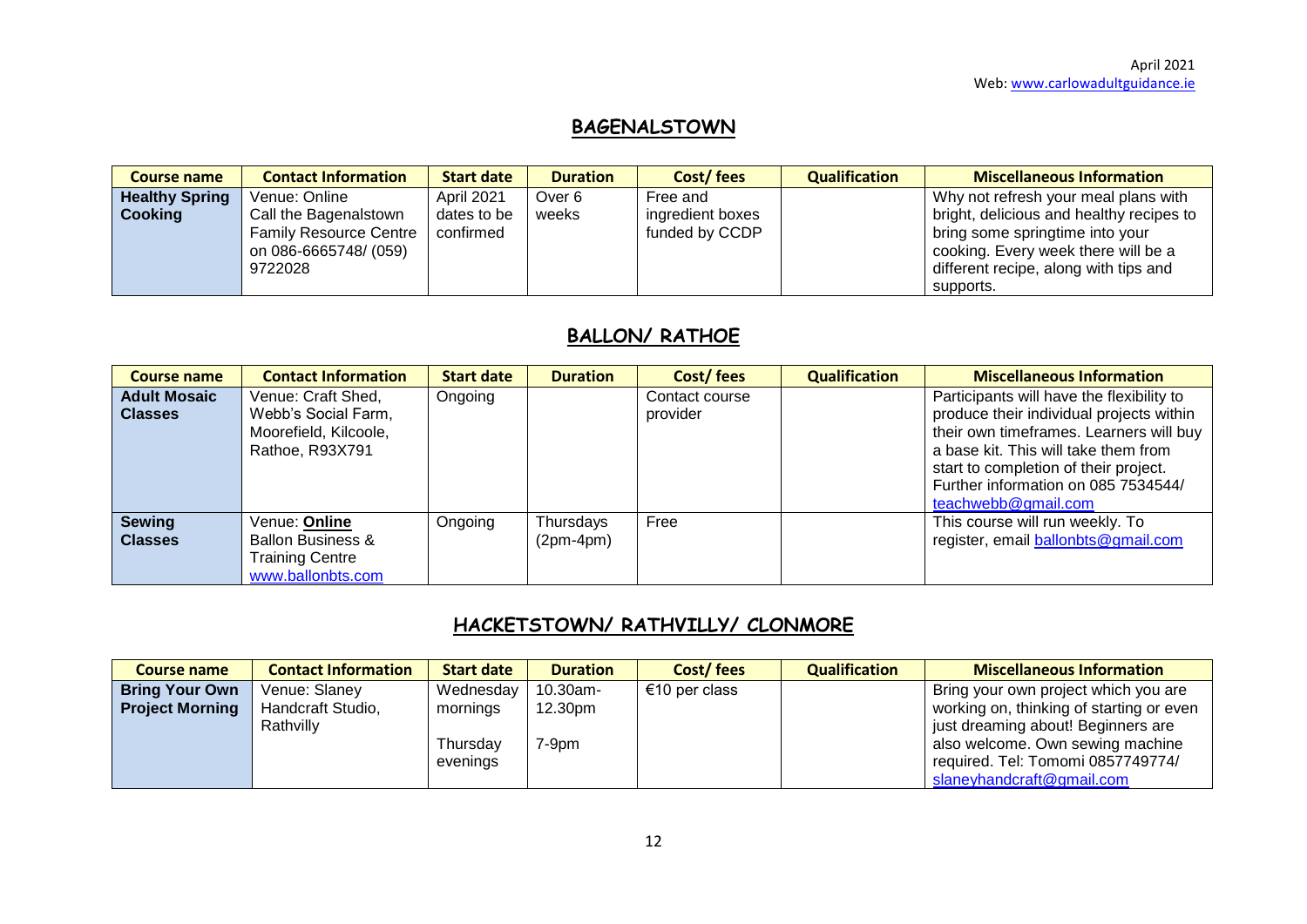| <b>Creative Studies</b> | Venue: Colaiste Eoin,                                                                               | 13 <sup>th</sup> | 9 Monday | <b>Contact Course</b> | QQI Level 6 Minor | The aim of this course is to enable the                                                                                                                                                                                                                              |
|-------------------------|-----------------------------------------------------------------------------------------------------|------------------|----------|-----------------------|-------------------|----------------------------------------------------------------------------------------------------------------------------------------------------------------------------------------------------------------------------------------------------------------------|
| for Special             | Hacketstown                                                                                         | September        | evenings | Provider              | Award             | learner to gain the knowledge, skill and                                                                                                                                                                                                                             |
| <b>Needs</b>            | Contact: Bernadette<br>O'Rourke on 056<br>7765103/<br>adulteducationoffice@<br>kilkennycarlowetb.ie | 2021             |          |                       |                   | competence relevant to working with<br>individuals with special educational<br>needs while emphasising the<br>importance of creative studies from<br>both a theoretical and practical<br>perspective.<br>Course information and application -<br>www.fetchcourses.ie |

# **TULLOW- UPCOMING COURSES**

| <b>Course name</b> | <b>Contact Information</b> | <b>Start date</b> | <b>Duration</b> | Cost/fees | <b>Qualification</b> | <b>Miscellaneous Information</b>         |
|--------------------|----------------------------|-------------------|-----------------|-----------|----------------------|------------------------------------------|
| <b>Beginners</b>   | Venue: Tullow Kayak        | April 2021        |                 |           |                      | Aim to re-start kayaking courses in      |
| Kayaking           | Club, Ballymurphy          |                   |                 |           |                      | April. Participants must be able to swim |
| <b>Course</b>      | Road, Tullow               |                   |                 |           |                      | at least 25 metres & thread water,       |
|                    |                            |                   |                 |           |                      | Keep an eye on their Facebook page-      |
|                    |                            |                   |                 |           |                      | www.facebook.com/tullow.kayakclub        |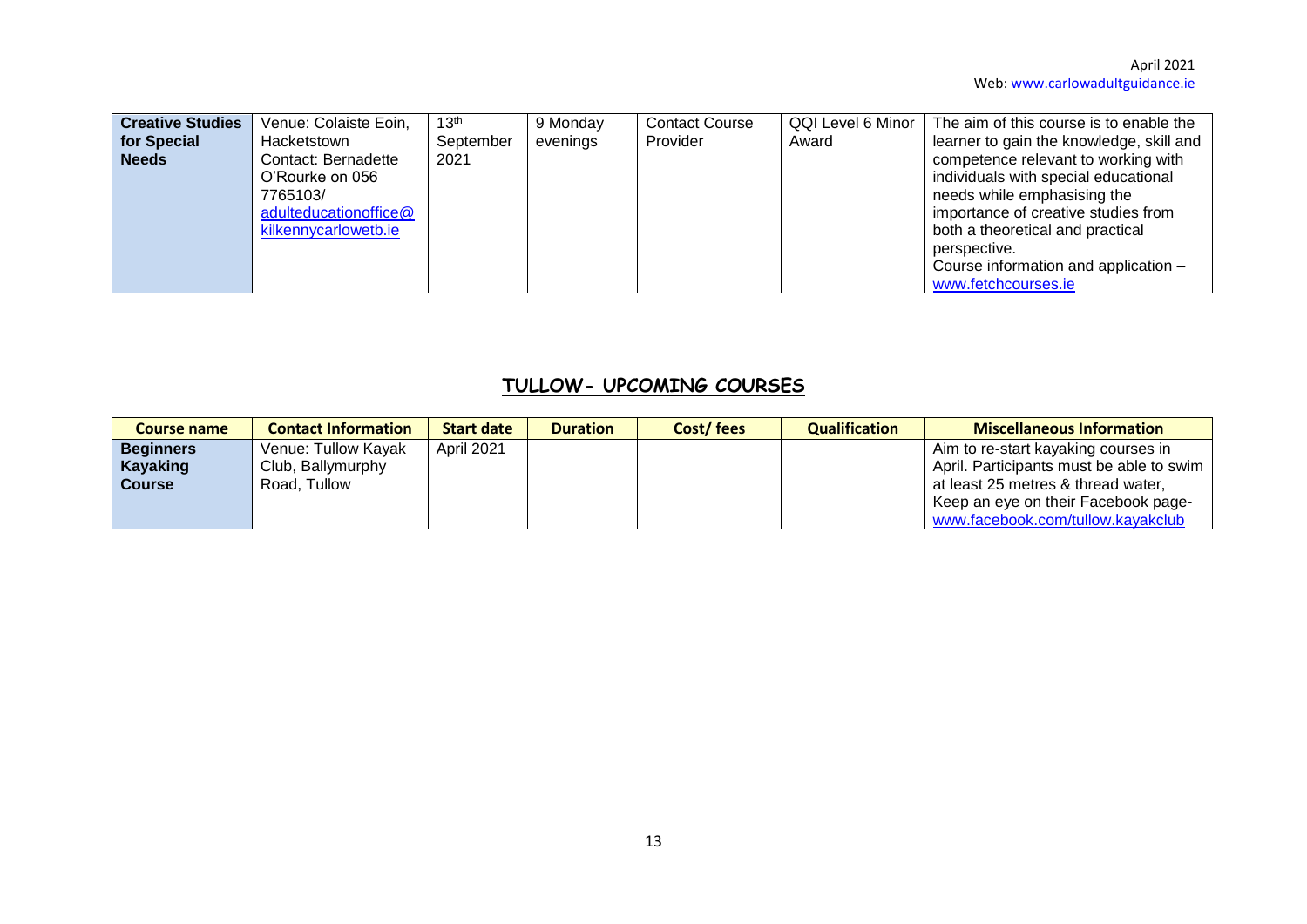#### **Carlow Social Prescribing Service**

Carlow Social Prescribing Service is a new free service in Carlow which works to reduce social isolation and increase health and wellbeing. They can help by providing information on social groups, exercise classes, relaxation sessions, volunteering opportunities, support services and much more all in your local area. For more information please contact Sinead on 086 4147511/ email: [socialprescribing@catherines.ie](mailto:socialprescribing@catherines.ie)

| <b>Course name</b>                                      | <b>Contact Information</b>                                                                               | <b>Start date</b> | <b>Duration</b> | Cost/fees | <b>Qualification</b> | <b>Miscellaneous Information</b>                                                                                                                                                                                                                                                                                                           |
|---------------------------------------------------------|----------------------------------------------------------------------------------------------------------|-------------------|-----------------|-----------|----------------------|--------------------------------------------------------------------------------------------------------------------------------------------------------------------------------------------------------------------------------------------------------------------------------------------------------------------------------------------|
| <b>Mindfulness</b><br><b>Sessions</b>                   | Venue: Online                                                                                            | Ongoing           |                 | Free      |                      | Guided mindfulness exercises<br>available on<br>http://www.freemindfulness.org/downl<br>oad                                                                                                                                                                                                                                                |
| <b>Daily</b><br><b>Meditation</b><br><b>Sessions</b>    | Venue: <b>Online</b><br>Tel: 086 1746330<br>Email:<br>recoverycollegesoutheast<br>@gmail.com             | Daily at<br>10am  |                 | Free      |                      | Daily mediation session on the<br>Recovery College South East<br>Facebook page -<br>www.facebook.com/RecoveryCollegeS<br>outhEast                                                                                                                                                                                                          |
| <b>Self-Directed</b><br><b>Life Skills</b><br>Programme | Venue: <b>Online</b><br>Aware<br>1800804848<br>supportmail@aware.ie<br>Web: www.aware.ie                 | Ongoing           |                 | Free      |                      | <b>Content</b><br>Space from Stress<br>Space for Sleep<br>Space for Resilience<br>Space from Covid-19<br>Each programme consists of individual<br>modules to complete, in your own<br>time. This programme may also be<br>helpful to work through while you wait<br>for the next Life Skills online<br>programme to open for registration. |
| <b>Wellness</b><br><b>Workshops</b>                     | Venue: Online<br>Suicide or Survive<br>LoCall 1890 577 577 or<br>01 272 2158<br>info@suicideorsurvive.ie | Ongoing           |                 | Free      |                      | <b>Workshops</b><br><b>Wellness Workshop</b><br>YouMatter Workshop<br>These workshops have been<br>developed from listening to people's<br>experiences and what has helped them                                                                                                                                                            |

## **Wellness & Mental Health Courses/ Workshops**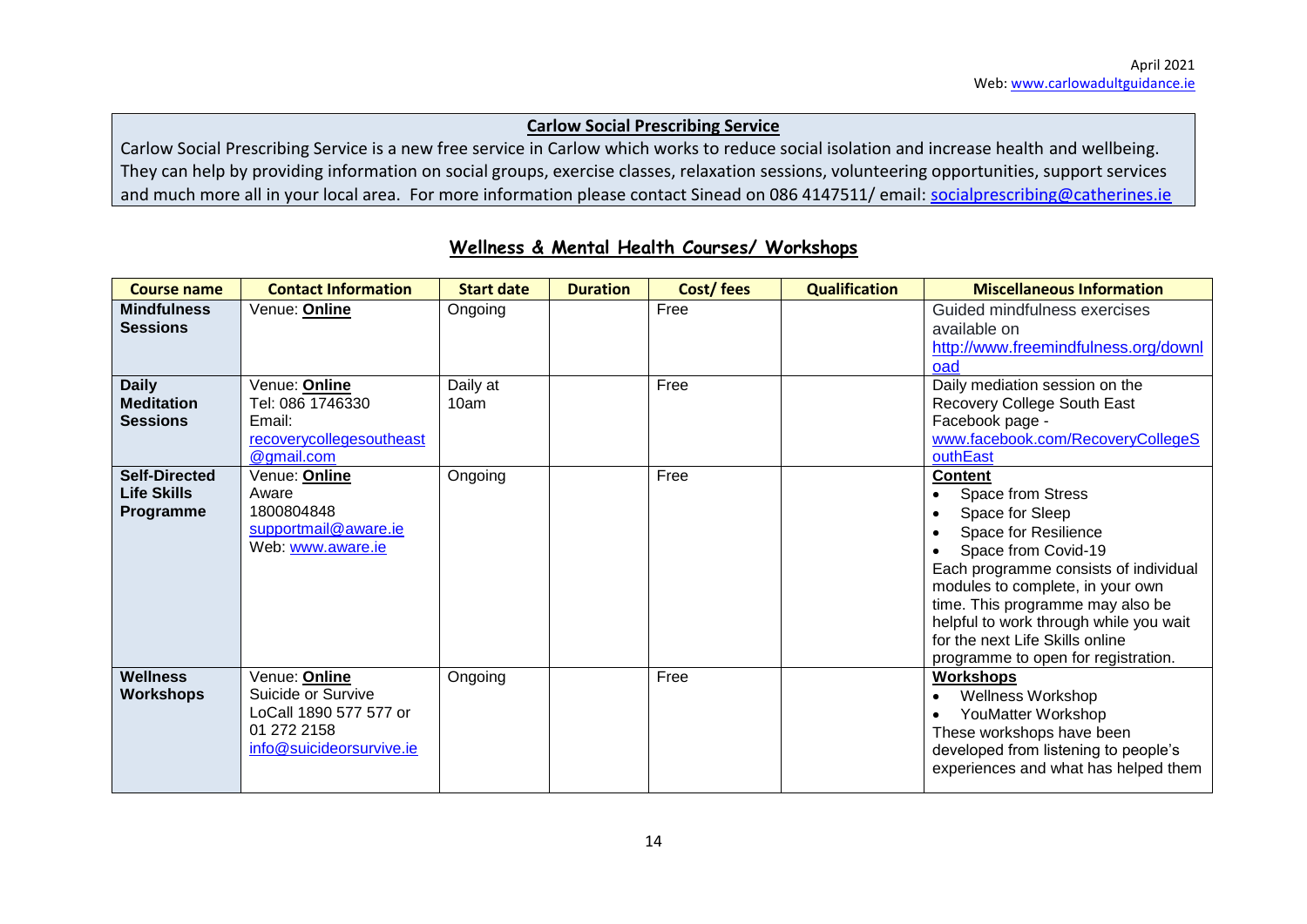|                                                                     |                                                                                                                                        |                           |                     |      | when their mental health has taken a                                                                                                                                                                                                                                                                                                                                                                                                                                                                                                                                                                                                                                                                                                              |
|---------------------------------------------------------------------|----------------------------------------------------------------------------------------------------------------------------------------|---------------------------|---------------------|------|---------------------------------------------------------------------------------------------------------------------------------------------------------------------------------------------------------------------------------------------------------------------------------------------------------------------------------------------------------------------------------------------------------------------------------------------------------------------------------------------------------------------------------------------------------------------------------------------------------------------------------------------------------------------------------------------------------------------------------------------------|
| 21 Day<br><b>Walking</b><br>Challenge                               | Organised by Get Ireland<br>Walking<br>Tel: (01) 6251109<br>E:<br>info@getirelandwalking.ie<br>www.getirelandwalking.ie                | Ongoing                   |                     | Free | dip. Website: https://suicideorsurvive.ie<br>Aim to walk for at least 30 minutes<br>each day. You don't have to do it all at<br>once you can build up to 30 minutes or<br>more by being active for at least 10<br>minutes in the early days. Just keep<br>increasing the length of your walk, and<br>watch the minutes add up. You can<br>download a record card on the website.                                                                                                                                                                                                                                                                                                                                                                  |
| <b>5 KM</b><br><b>Beginners</b><br><b>Running</b><br>Programme      | <b>Organised by Athletics</b><br>Ireland. Programme plan<br>available at<br>www.athleticsireland.ie                                    | Ongoing                   | 8-week<br>programme | Free | This programme is only a suggestion<br>and should be adapted to suit your<br>work and home life and the days of the<br>week that is most convenient for you to<br>exercise. Happy Running!                                                                                                                                                                                                                                                                                                                                                                                                                                                                                                                                                        |
| <b>Recovery</b><br><b>College South</b><br>East<br><b>Workshops</b> | Venue: Online<br>Tel: 086 1746330<br>Email:<br>recoverycollegesoutheast<br>@gmail.com<br>Web:<br>www.recoverycollegesout<br>heast.com/ | April - June<br>Workshops | Varies              | Free | Courses at the Recovery College are<br>for everyone.<br><b>April Workshops</b><br>12th - Building my Self- Confidence<br>13 <sup>th</sup> – Co-production: Working<br>Together<br>13 <sup>th</sup> – Understanding and Managing<br>Anxiety<br>14 <sup>th</sup> – Understanding Medication<br>14th - Families and Recovery models<br>16 <sup>th</sup> – Understanding and Managing<br>Depression<br>27th - Personal Narratives<br>28th - Mental Health and Family Caring<br>Programme<br>28th - Lunchtime Wellbeing<br><b>May Workshops</b><br>$3rd$ – Understanding and Living with<br><b>Bipolar</b><br>10 <sup>th</sup> – Understanding and Managing<br><b>Stress</b><br>10 <sup>th</sup> – Talking and Listening: It Works<br><b>Both Ways</b> |